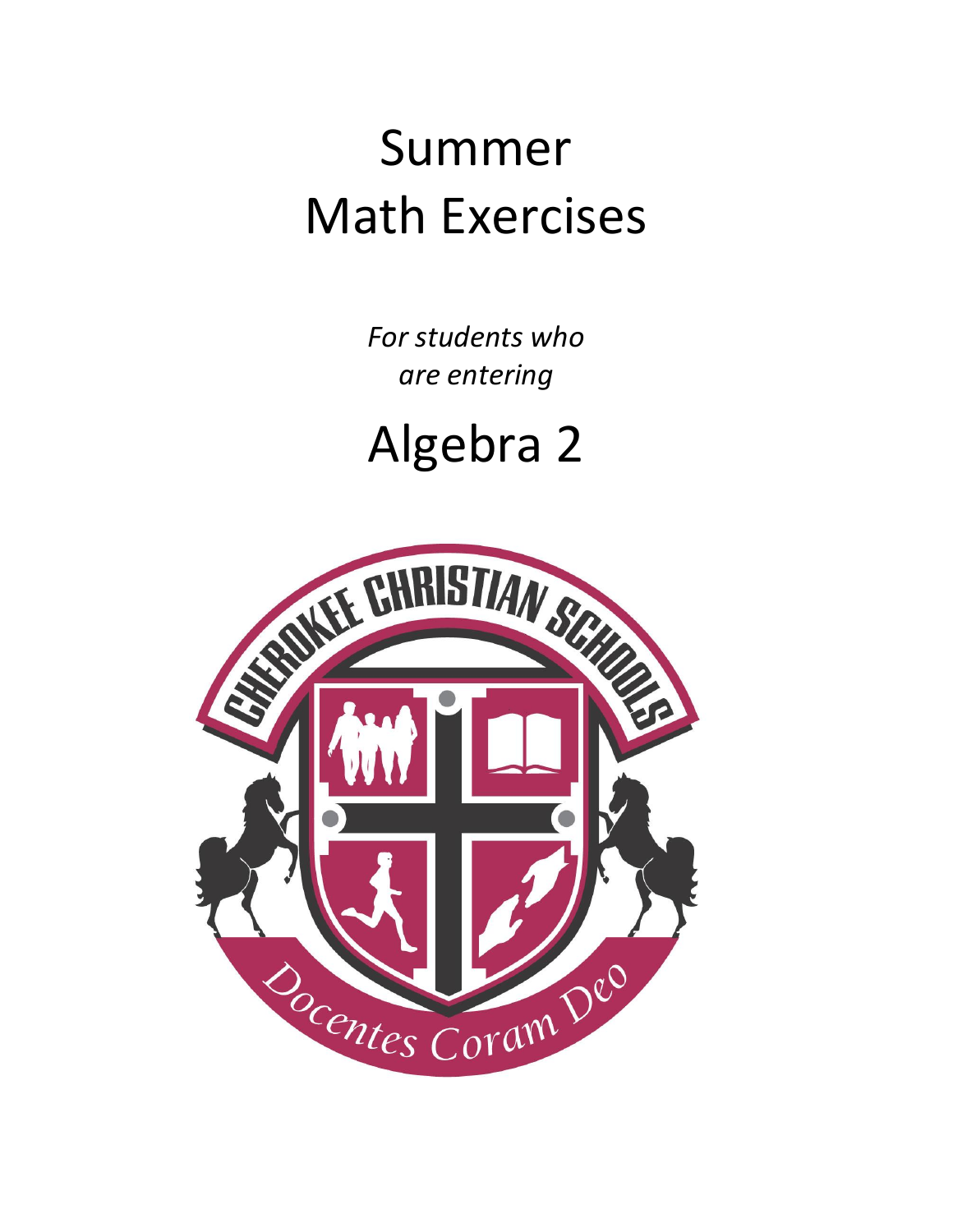It has been discovered that idle students lose learning over the summer months. To help you succeed next fall—and perhaps to help you learn some lessons that you did not learn the first time through—we have prepared the following packet of math exercises to be completed over the summer. It is clear that most students do not want to spend their entire summer doing math work. Based on how fast or slow you work, you may find that you only need to do math a few days a week. Working on this packet will be most effective if you do work throughout the summer so try not to skip weeks. You may use the following chart to get an idea of how often you might need to work problems:

|                |           | Into Alg 2                         |
|----------------|-----------|------------------------------------|
|                | Problems: | 190                                |
|                |           |                                    |
|                |           |                                    |
| 2              | 30        | 6                                  |
| 3              | 20        | 10                                 |
| 5              | 12        | 16                                 |
| 2              | 22.5      | 8                                  |
| 3              | 15        | 13                                 |
| 5              | 9         | 21                                 |
| $\overline{2}$ | 15        | 13                                 |
| 3              | 10        | 19                                 |
| 5              | 6         | 32                                 |
|                |           | Min/Day Min/Prob Prob/Day Sessions |

For example, if you work on math for 60 minutes per session and took 2 minutes per problem, you could complete 30 problems a day. That would equate to only about 6 sessions of working math problems over the summer. At the other end of the spectrum, if you want to work only 30 minutes each time and took on average 5 minutes to complete each problem, you would only get 6 problems done during a session and would have to do about 32 sessions to complete the work (i.e., math work about every other day during the summer break). Note that students who learned the material previously should not take more than an average of 5 minutes to work a problem.

This work is MANDATORY for CCHS students. Please follow these guidelines:

- Complete the problems assigned on the next page.
- Bring the answers with work to the **first day of classes** so you will get credit.
- Use PENCIL and **write legibly**.
- Do not write work or answers in the packet—use **separate paper**. Either do work on one set of pages and write all answers on a different answer page or do work and mark your answers clearly. Make sure to number the problems.
- Use **graph paper** for the graphing problems.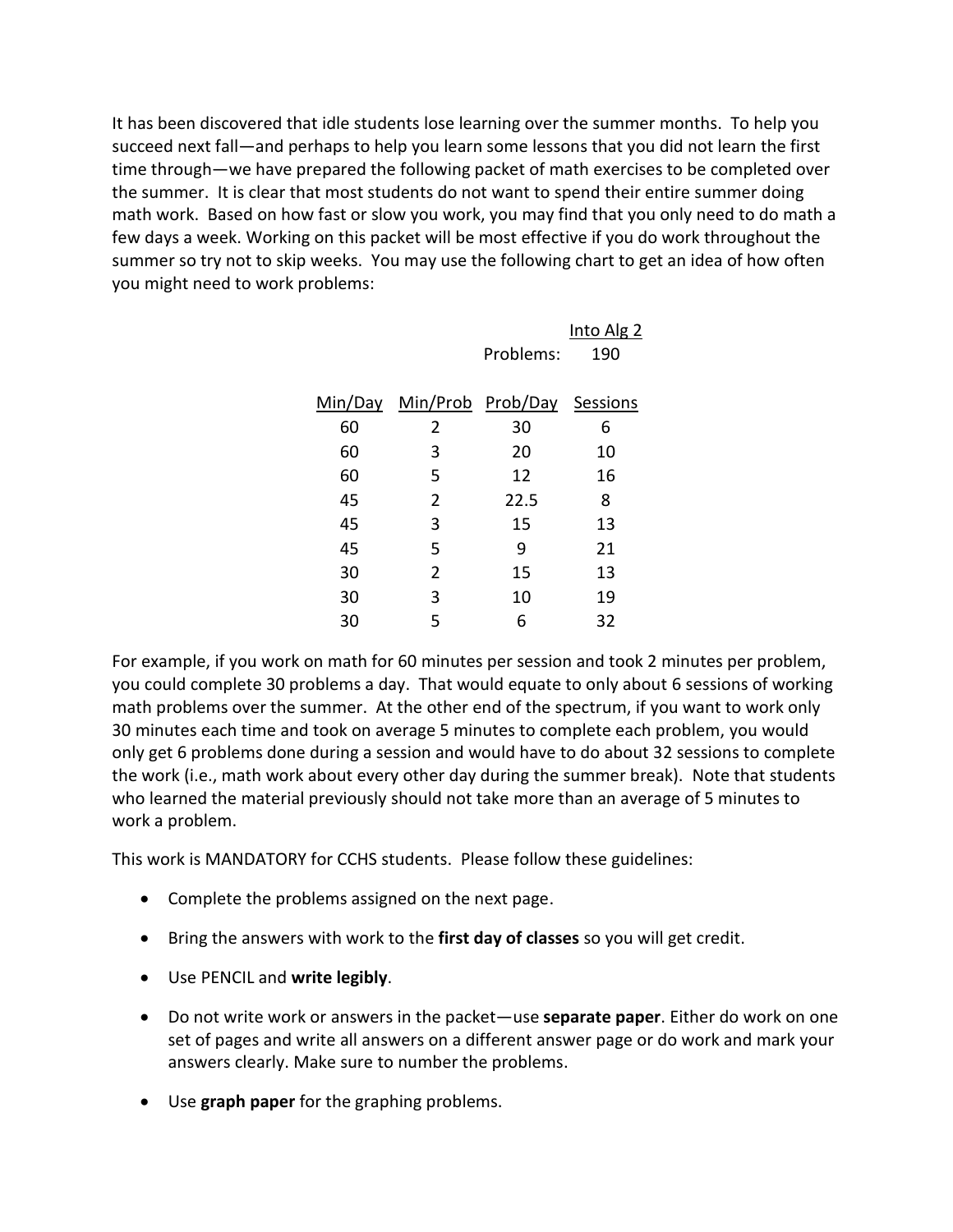| <b>Assessment</b> | <b>Problems</b> | <b>No of Probs</b> |
|-------------------|-----------------|--------------------|
|                   | $1-42$ all      | 42                 |
| $\mathcal{L}$     | $1-31, 35$      | 32                 |
| २                 | $1-38$ all      | 38                 |
|                   | $1-39$ all      | 39                 |
|                   | $1-40$ all      | 40                 |
|                   |                 | 191                |

Assignment for students entering Algebra 2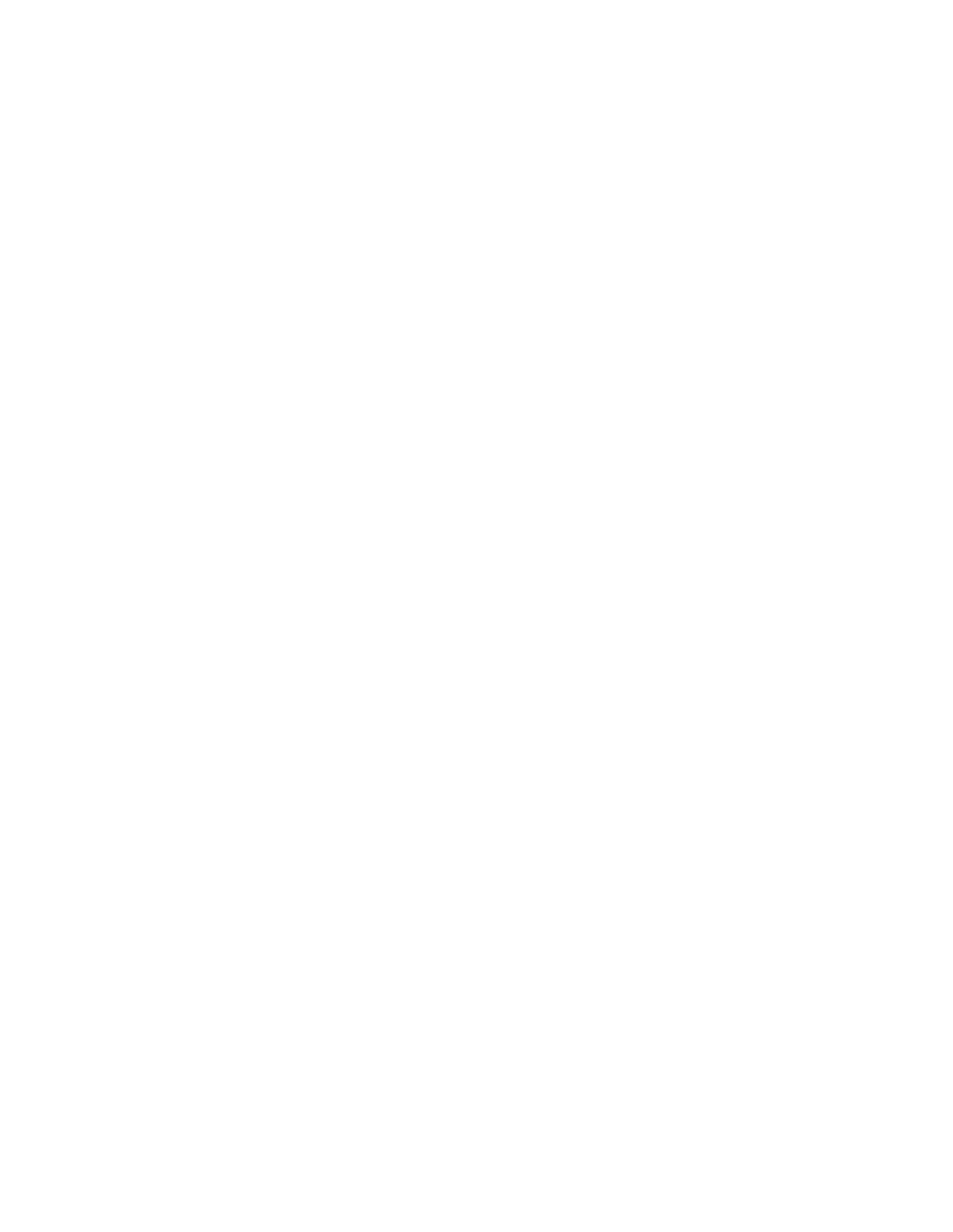**TOPIC**

1

# *Assessment*

**For use with Topic 1: Numerical Expressions**

#### **Evaluate the expression.**

| 1. $-6 - 4$       | <b>2.</b> 16 + $(-6)$            | <b>3.</b> $(-5)(-8)$                      |
|-------------------|----------------------------------|-------------------------------------------|
| 4. $18 \div (-3)$ | 5. $(16)(-4)(2)$                 | 6. $15 - (-15)$                           |
| 7. $(9-5) \div 2$ | <b>8.</b> $4^2 \div 8 - (7 + 4)$ | <b>9.</b> $\frac{15 \cdot 6}{6^2 \div 2}$ |

## **Evaluate the expression.**

*Topic 1*

| 10. $\frac{18}{25} - \frac{3}{25}$       | <b>11.</b> $\frac{7}{12} + \frac{11}{18}$                  | <b>12.</b> $26 - 15.263$                    |
|------------------------------------------|------------------------------------------------------------|---------------------------------------------|
| <b>13.</b> $3\frac{3}{4} + \frac{9}{16}$ | <b>14.</b> 36.5007 + 23.01                                 | <b>15.</b> $-\frac{5}{8} \cdot \frac{2}{3}$ |
| <b>16.</b> $(-13.2)(2.33)$               | <b>17.</b> $\frac{13}{24} \div \left(-\frac{6}{39}\right)$ | <b>18.</b> 20.784 $\div$ 8.66               |

| <b>Evaluate the expression.</b> |                                    |                             |
|---------------------------------|------------------------------------|-----------------------------|
| <b>19.</b> $\sqrt{0}$           | <b>20.</b> $\pm \sqrt{49}$         | 21. $-\sqrt{1}$             |
| <b>22.</b> $\sqrt{-16}$         | <b>23.</b> $\sqrt{25} + 2\sqrt{4}$ | <b>24.</b> $\pm \sqrt{100}$ |

| Approximate the square root. |                         |                          |
|------------------------------|-------------------------|--------------------------|
| <b>25.</b> $\sqrt{38}$       | <b>26.</b> $-\sqrt{17}$ | <b>27.</b> $\sqrt{44}$   |
| <b>28.</b> $\sqrt{95}$       | <b>29.</b> $\sqrt{156}$ | <b>30.</b> $-\sqrt{236}$ |

#### **Simplify the expression.**

| <b>31.</b> $\sqrt{20}$                             | <b>32.</b> $\sqrt{66}$                   | <b>33.</b> $\frac{1}{5}\sqrt{50}$              |
|----------------------------------------------------|------------------------------------------|------------------------------------------------|
| <b>34.</b> $4\sqrt{8} \cdot 2\sqrt{8}$             | <b>35.</b> $\frac{\sqrt{12}}{\sqrt{16}}$ | 36. $\sqrt{\frac{3}{9}}$                       |
| <b>37.</b> $4\sqrt{3} - 7\sqrt{3}$                 | <b>38.</b> $13\sqrt{50} - 9\sqrt{32}$    | <b>39.</b> $8\sqrt{2} + 2\sqrt{2}$             |
| 40. $-\sqrt{14} \cdot \frac{\sqrt{21}}{\sqrt{49}}$ | 41. $-\sqrt{\frac{5}{12}}$               | 42. $\frac{\sqrt{18}}{2} + \frac{3}{\sqrt{2}}$ |

 $\frac{2}{2} + 2\sqrt{18}$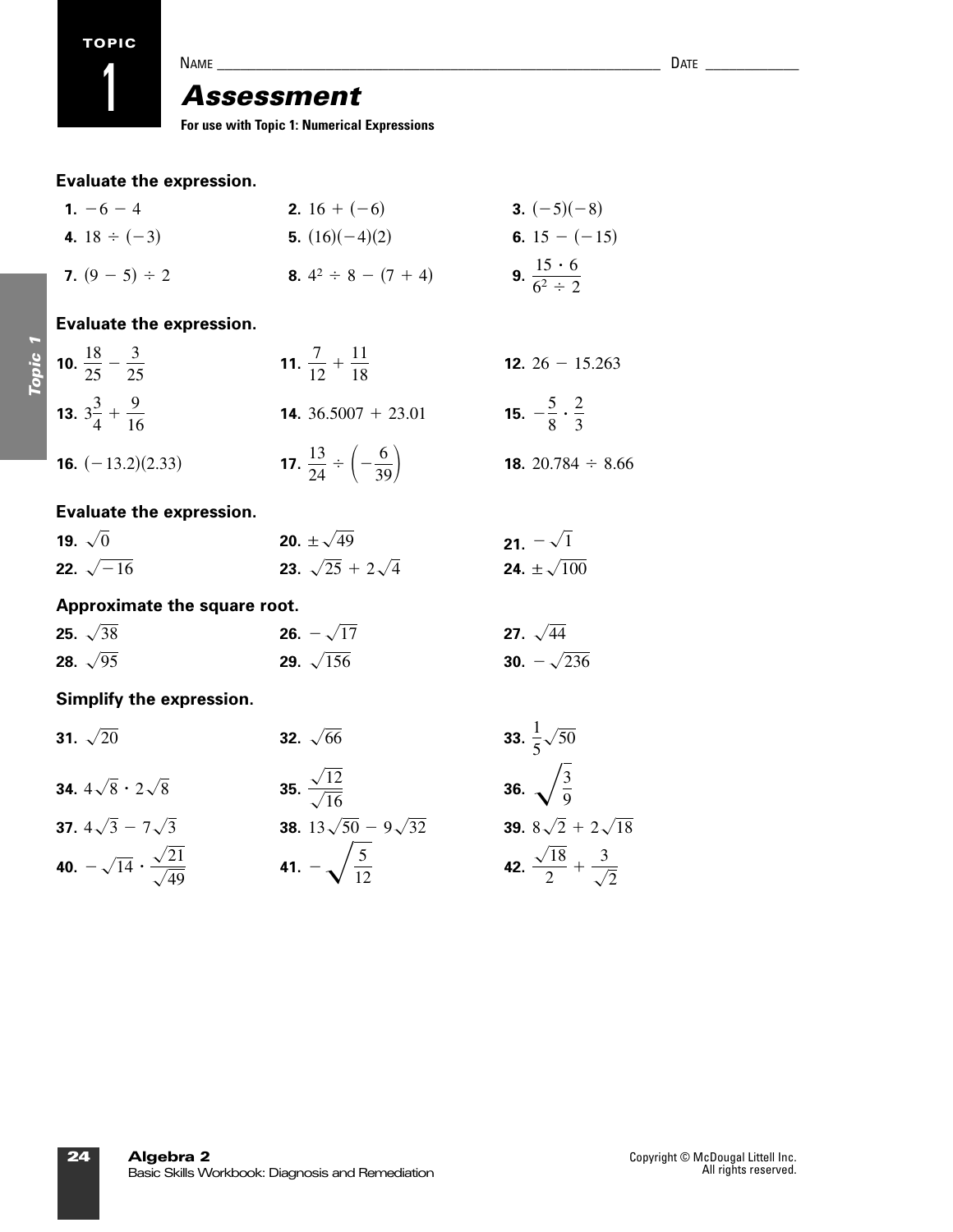

# *Assessment*

**For use with Topic 2: Algebraic Expressions**

**Evaluate the expression when**  $x = -2$ **,**  $y = 3$ **, and**  $z = -1$ **.** 

**1.** 
$$
2(x - y)^2
$$
 **2.**  $\frac{3y^2}{z}$  **3.**  $0.4z(2y + x)$  **4.**  $\left(\frac{x + z}{y}\right)^{-2}$ 

**Simplify the expression.**

2

**TOPIC**

**5.** 
$$
4x^2 + 2 - x^2
$$
  
\n**6.**  $5(2x - 4) + 3(-3x + 7)$   
\n**7.**  $(-x^2 + x + 2) + (3x^2 + 4x + 5)$   
\n**8.**  $(x^2 + 3x - 1) - (4x^2 - 5x + 6)$   
\n**9.**  $(x^3 + 5x^2 - 4x) - (3x^2 - 6x + 2)$   
\n**10.**  $(4x^3 + x^2 - 1) + (2 - x - x^2)$ 

**Simplify the expression, if possible. Write your answer as a power.**

**11.**  $2^3 \cdot 2^6$  **12.**  $(5^3)^2$  **13.**  $(3a)^3 \cdot (2a)^2$  **14.**  $(3a)^3 \cdot (2a)^2$  **14.**  $(w^4x^4y)^2 \cdot (wx^3y^3)^2$  $2^3 \cdot 2^6$  **12.**  $(5^3)^2$ 

**Evaluate the expression. Write your answer as a fraction in simplest form.**

15.  $5^{-1}$  **16.**  $6^{-2} \cdot 6^{-5}$  **17.**  $4\left(\frac{1}{2}\right)^{-1}$  **18.**  $(-5)^0 \cdot \left(\frac{1}{3^{-1}}\right)$ **19.**  $\frac{4^3}{4^2}$  **20.**  $\frac{7^2}{7^{-1}}$  **21.**  $\left(-\frac{2}{3}\right)^2$  **22.**  $\left(\frac{7}{5}\right)^{-1}$ 43 42 5<sup>-1</sup> **16.**  $6^{-2} \cdot 6^{-5}$  **17.**  $4\left(\frac{1}{2}\right)^{-1}$  **18.**  $(-5)^0 \cdot \left(\frac{1}{3^{-2}}\right)$  $15.5^{-1}$ 

**Simplify the expression. The simplified expression should have no negative exponents.**

**23.** 
$$
\frac{x^{10}}{x^3}
$$
 **24.**  $\left(\frac{y^7}{y^2}\right)^4$  **25.**  $\frac{(z^3)^5}{(z^3)^7}$  **26.**  $\left(\frac{-12a^3b}{4ab}\right)^4$   
**27.**  $\left(\frac{16a^5b^3}{-4a^3b^2}\right)^2$  **28.**  $\frac{32a^4b^{-2}}{2a^3b^3} \cdot \frac{3a^2b^7}{-2a}$  **29.**  $\frac{9x^{-3}y^6}{x^4y^{-5}} \cdot \frac{(3x^2y)^{-2}}{xy^3}$ 

**Find the product.**

**30.**  $(-x)(8x^3 - 12x^2)$  **31.**  $4x^3(-x)$  $8x^3 - 12x^2$  31.  $4x^3(-x^2 + 2x - 7)$ 

#### **Rewrite the number in scientific notation.**

**32.** 436,000,000 **33.** 0.00638 **34.** 0.000000025

**35.** *Geometry* The volume of a cube is given by  $V = s^3$ , where *s* is the length of a side. The cube has a side of length 4*a*. What is the volume of the cube if  $a = 2$ ?

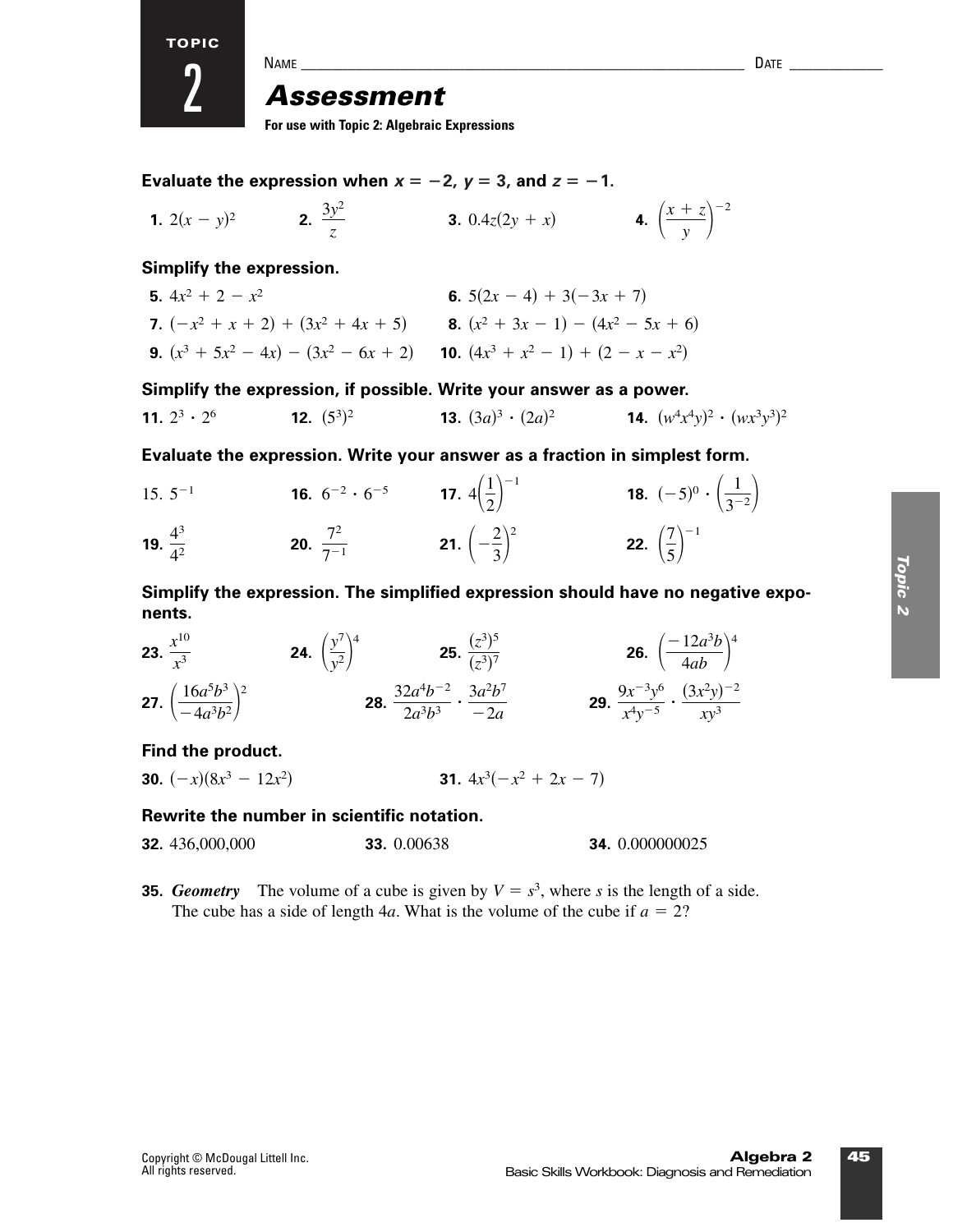# *Assessment*  $\theta$  and  $\theta$  are the set of  $\theta$  and  $\theta$  are  $\theta$  and  $\theta$  are  $\theta$  and  $\theta$  are  $\theta$  and  $\theta$  and  $\theta$  and  $\theta$  and  $\theta$  and  $\theta$  and  $\theta$  and  $\theta$  and  $\theta$  and  $\theta$  and  $\theta$  and  $\theta$  and  $\theta$  and  $\theta$  and  $\theta$  and  $\theta$

**For use with Topic 3: Equations and Inequalities**

#### **Solve the equation.**

- **1.**  $x + 5 = 14$  **2.**  $y 10 = -2$  **3.**  $8 + m = -6$ **4.**  $49 = -7x$  **5.**  $\frac{1}{3} = 15$  **6. 7.**  $5 + \frac{a}{0} = 10$  **8.**  $-8x + 12 = -2 - 8x$  **9.**  $7 - (x + 9) = 3x - 6$ **10.**  $2(x - 10) = 2x - 20$  **11.**  $-\frac{1}{2}(4x - 6) = 3(2x - 3)$  **12.**  $5(2x + 3) = -3(-3x + 4)$ **Solve the inequality. 13.**  $n + 7 < -2$  **14.**  $4 > x - 12$ **16.**  $\frac{y}{2} \ge -9$  **17.**  $-16x > -48$  **18.**  $15 - y \le 19$ **19.**  $6 - 2x < -24$  **20.**  $\frac{1}{3}n \ge -\frac{1}{6}n + 4$  **21.**  $-3(2x - 3) > -8x + 1$ **22.**  $\frac{2}{3}x - 1 < 3\left(\frac{5}{6}x + 7\right)$  **23.**  $3x - (3 - 5x) \le -2(x - 1)$  **24.**  $-(4x + 13) > 11 - 2(3x + 12)$ **Solve the equation or inequality if possible.**  $\left(\frac{5}{6}x + 7\right)$ 16.  $\frac{y}{2} \ge -9$ **15.**  $0 \le -8 - x$  $2(x - 10) = 2x - 20$  **11.**  $-\frac{1}{2}($ 7.  $5 + \frac{a}{9} = 10$ **6.**  $3x - 11 = -14$
- **25.**  $4x^2 = 16$  **26.**  $-180 = -5x^2$ **28.**  $|x| = -7$  **29.**  $|y| < 12$  **30.**  $0 > |n|$ **29.**  $|y| < 12$  $4x^2 = 16$  **26.**  $-180 = -5x^2$  **27.**  $\frac{2}{3}y^2 = 150$

#### **Solve the proportion.**

*Topic 3*



#### **Find the measure of each angle in the triangle.**

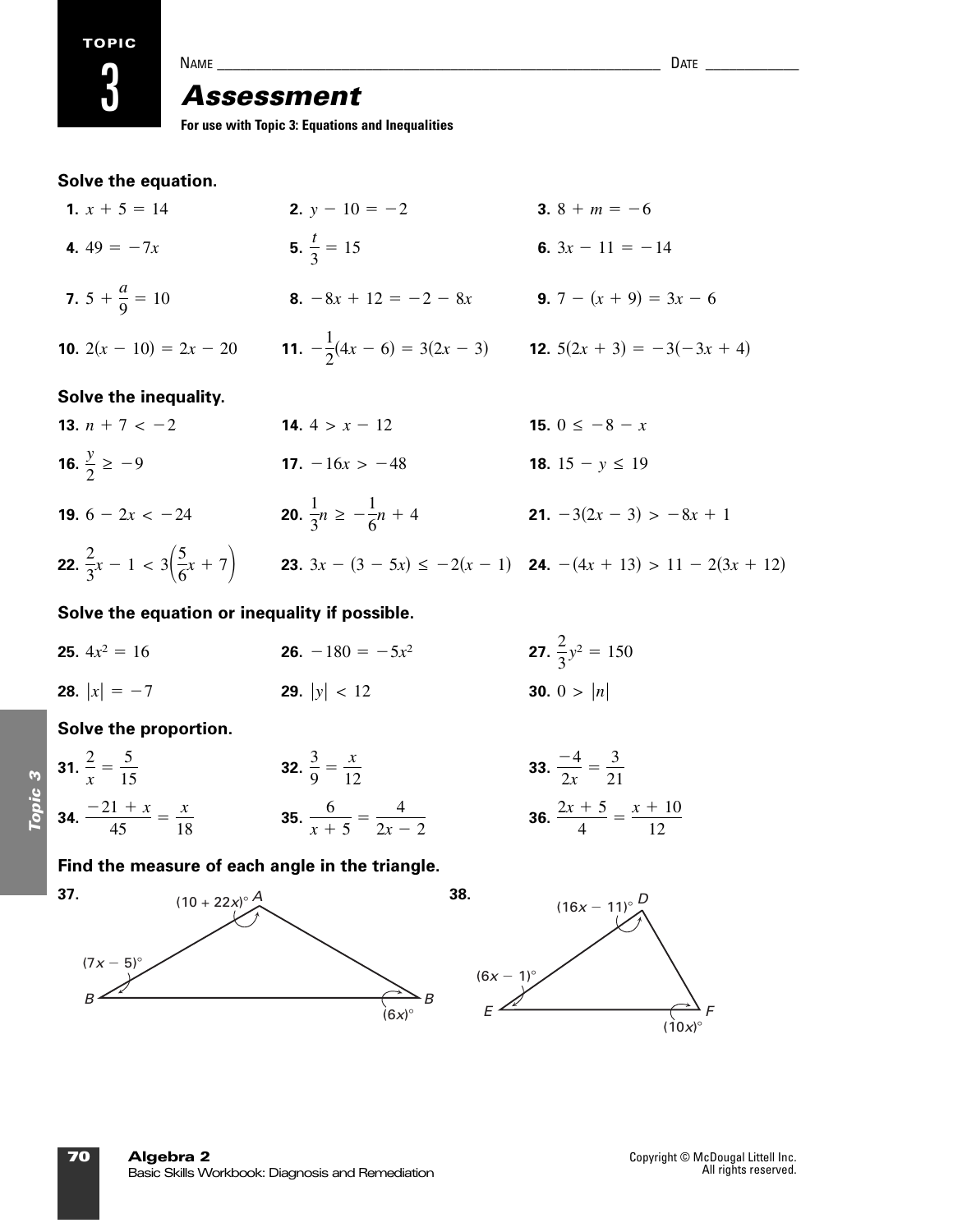**TOPIC**

4

## *Assessment*

**For use with Topic 4: Graphing Equations**

**Plot and label the ordered pair in a coordinate plane.**

| <b>1.</b> $A(4, 6)$ | <b>2.</b> $B(0, -5)$ | <b>3.</b> $C(-2, -4)$ |
|---------------------|----------------------|-----------------------|
| 4. $D(7, 0)$        | 5. $E(-6, 3)$        | 6. $F(8, -8)$         |

#### **Without plotting the point, tell whether it is in Quadrant 1, Quadrant 2, Quadrant 3, or Quadrant 4.**

| <b>7.</b> $(4, 5)$    | 8. $(-7, 2)$         | <b>9.</b> $(1, -1)$  |
|-----------------------|----------------------|----------------------|
| <b>10.</b> $(-5, -3)$ | <b>11.</b> $(6, -6)$ | <b>12.</b> $(-2, 8)$ |

#### **Find the slope and** *y***-intercept of the graph of the equation.**

| <b>13.</b> $y = 3x + 8$ | <b>14.</b> $y = -2x - 5$   | <b>15.</b> $y - 4x = 13$                    |
|-------------------------|----------------------------|---------------------------------------------|
| <b>16.</b> $y = -1$     | <b>17.</b> $3y + 6x = -12$ | <b>18.</b> $y = \frac{1}{2}x - \frac{4}{9}$ |

#### **Graph the equation.**

| <b>19.</b> $y = -x - 2$ | <b>20.</b> $x - 4y = 12$ | <b>21.</b> $-x + 6y = -24$ |
|-------------------------|--------------------------|----------------------------|
| <b>22.</b> $y = 4$      | <b>23.</b> $y = 5 - x$   | <b>24.</b> $x + y = 3$     |

#### **Find the** *x***-intercept and the** *y***-intercept of the graph of the equation.**

| <b>25.</b> $x + y = 7$ | <b>26.</b> $-2x + 4y = 8$ | <b>27.</b> $9x - 3y = -27$ |
|------------------------|---------------------------|----------------------------|
|                        |                           |                            |

#### **Find the** *x***-intercept and the** *y***-intercept of the line. Graph the equation. Label the points where the line crosses the axes.**

| <b>28.</b> $-x + 4y = 8$   | <b>29.</b> $3x + 5y = 15$ | <b>30.</b> $4x - 5y = -20$ |
|----------------------------|---------------------------|----------------------------|
| <b>31.</b> $-7x - y = -49$ | <b>32.</b> $x + 6y = -36$ | <b>33.</b> $6x - 2y = 18$  |

#### **Sketch the graph of the function. Label the vertex.**

| <b>34.</b> $y = x^2 - x - 5$   | <b>35.</b> $y = -x^2 - 3x + 2$ | <b>36.</b> $y = -4x^2 + 6x + 3$ |
|--------------------------------|--------------------------------|---------------------------------|
| <b>37.</b> $y = -x^2 - 2x + 3$ | <b>38.</b> $y = 2x^2 + 5x + 3$ | <b>39.</b> $y = 6x^2 + 12x$     |

#### **Sketch the graph of the absolute value function.**

**40.** 
$$
y = |x + 2|
$$
   
**41.**  $y = 2|x| - 5$    
**42.**  $y = -3|2x + 1| - 6$ 

NAME \_\_\_\_\_\_\_\_\_\_\_\_\_\_\_\_\_\_\_\_\_\_\_\_\_\_\_\_\_\_\_\_\_\_\_\_\_\_\_\_\_\_\_\_\_\_\_\_\_\_\_\_\_\_\_\_\_ DATE \_\_\_\_\_\_\_\_\_\_\_\_